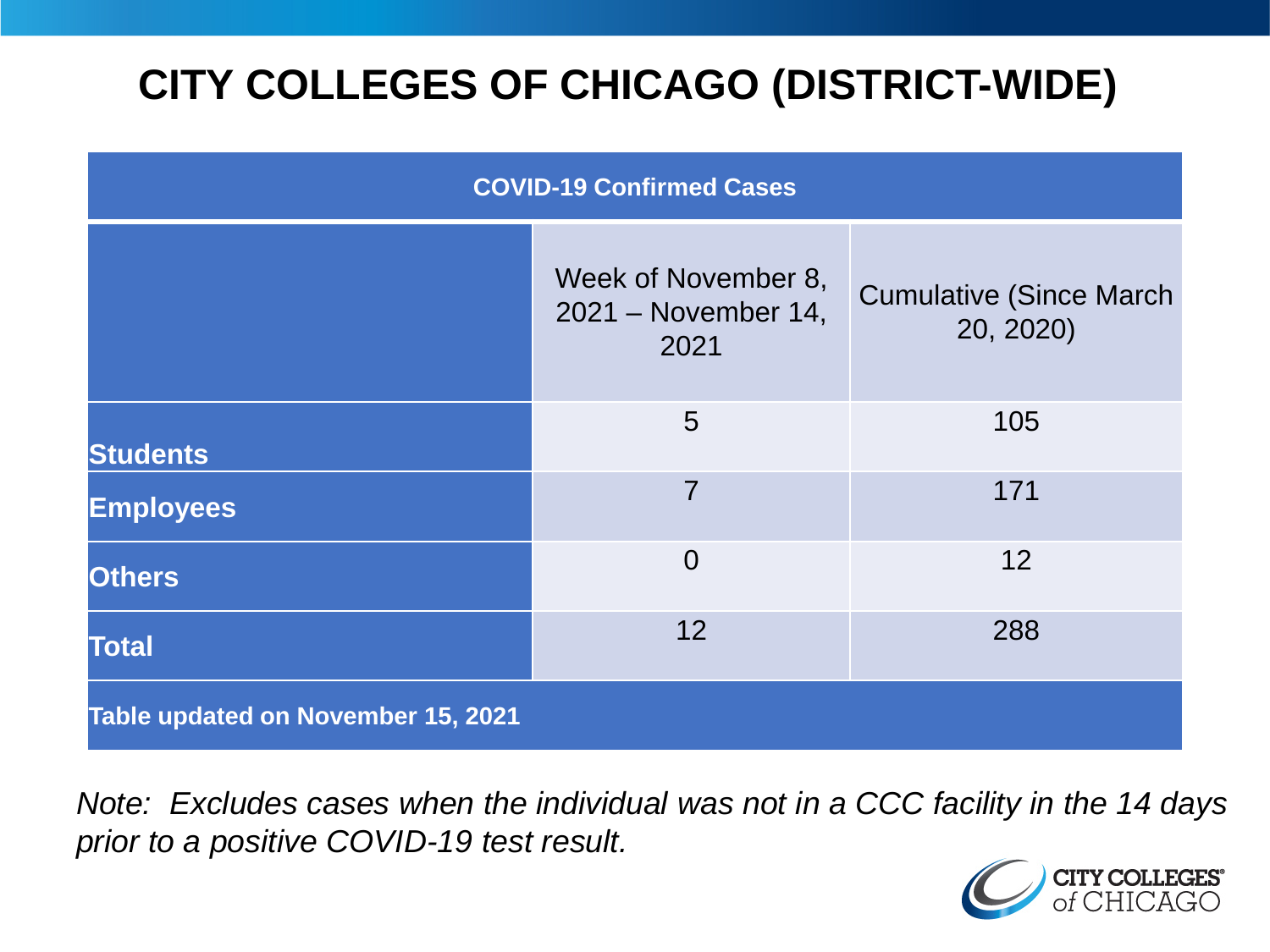# **DALEY COLLEGE**

| <b>COVID-19 Confirmed Cases</b>    |                                                    |                                              |
|------------------------------------|----------------------------------------------------|----------------------------------------------|
|                                    | Week of November 8,<br>2021 - November 14,<br>2021 | <b>Cumulative (Since March)</b><br>20, 2020) |
| <b>Students</b>                    | $\overline{0}$                                     | 9                                            |
| <b>Employees</b>                   | $\overline{0}$                                     | 20                                           |
| <b>Others</b>                      | $\overline{0}$                                     | 1                                            |
| <b>Total</b>                       | $\overline{0}$                                     | 30                                           |
| Table updated on November 15, 2021 |                                                    |                                              |

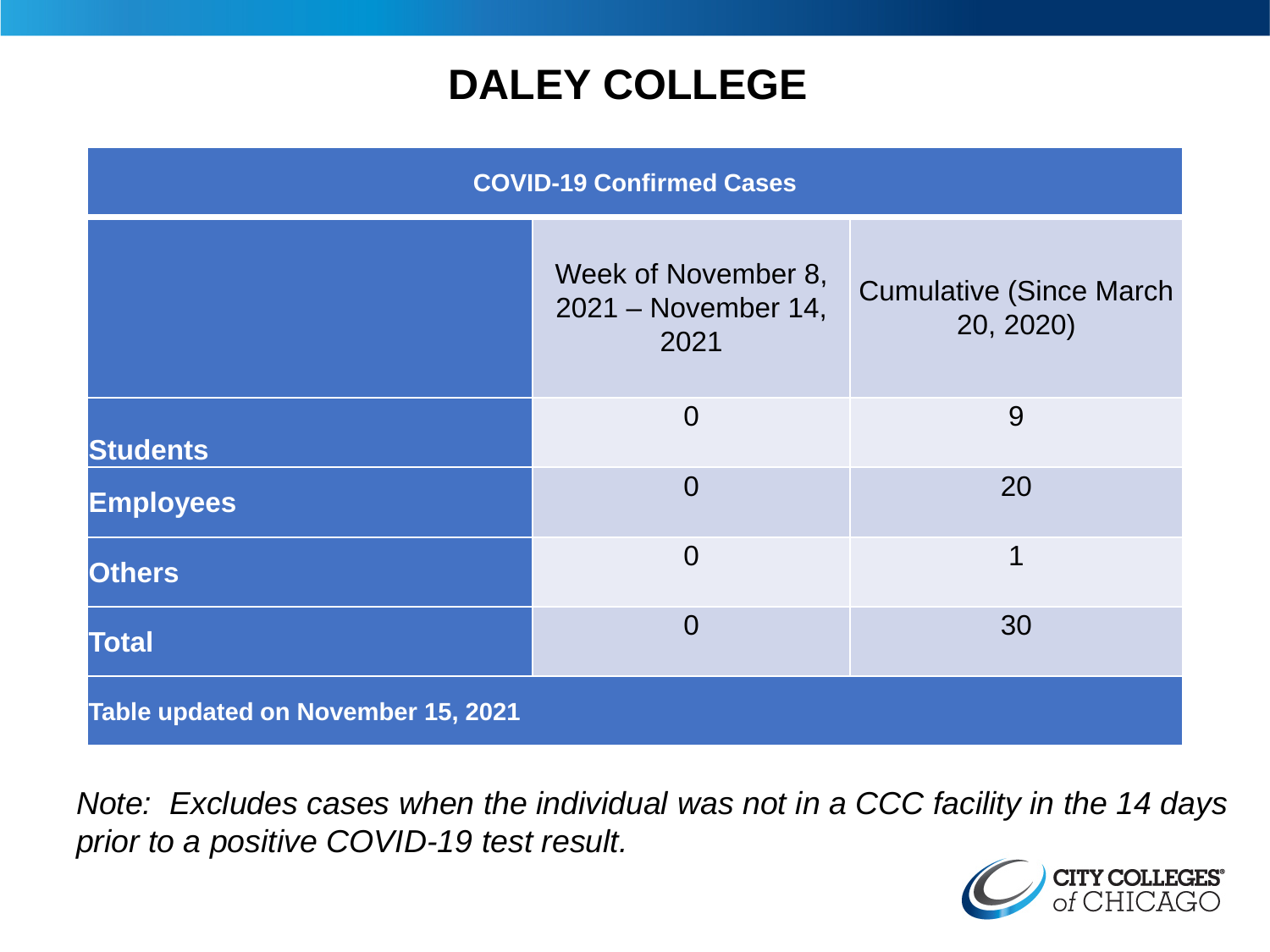## **HAROLD WASHINGTON COLLEGE**

| <b>COVID-19 Confirmed Cases</b>    |                                                    |                                              |
|------------------------------------|----------------------------------------------------|----------------------------------------------|
|                                    | Week of November 8,<br>2021 – November 14,<br>2021 | <b>Cumulative (Since March)</b><br>20, 2020) |
| <b>Students</b>                    | 1                                                  | 18                                           |
| <b>Employees</b>                   | $\overline{2}$                                     | 17                                           |
| <b>Others</b>                      | $\overline{0}$                                     | 2                                            |
| <b>Total</b>                       | 3                                                  | 37                                           |
| Table updated on November 15, 2021 |                                                    |                                              |

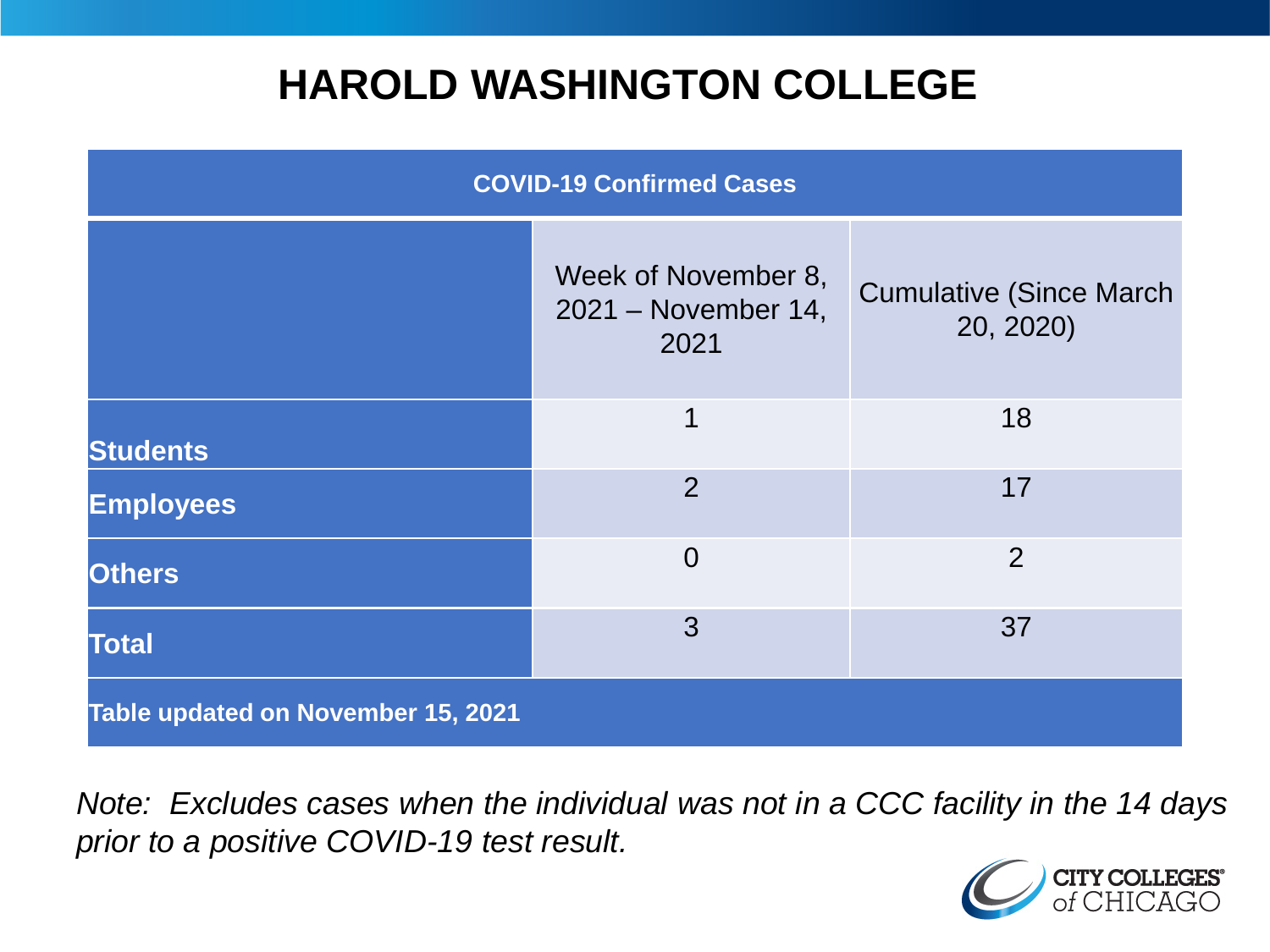# **KENNEDY-KING COLLEGE**

| <b>COVID-19 Confirmed Cases</b>    |                                                    |                                              |
|------------------------------------|----------------------------------------------------|----------------------------------------------|
|                                    | Week of November 8,<br>2021 – November 14,<br>2021 | <b>Cumulative (Since March)</b><br>20, 2020) |
| <b>Students</b>                    | $\overline{0}$                                     | 10                                           |
| <b>Employees</b>                   | 1                                                  | 35                                           |
| <b>Others</b>                      | $\overline{0}$                                     | 1                                            |
| <b>Total</b>                       | 1                                                  | 46                                           |
| Table updated on November 15, 2021 |                                                    |                                              |

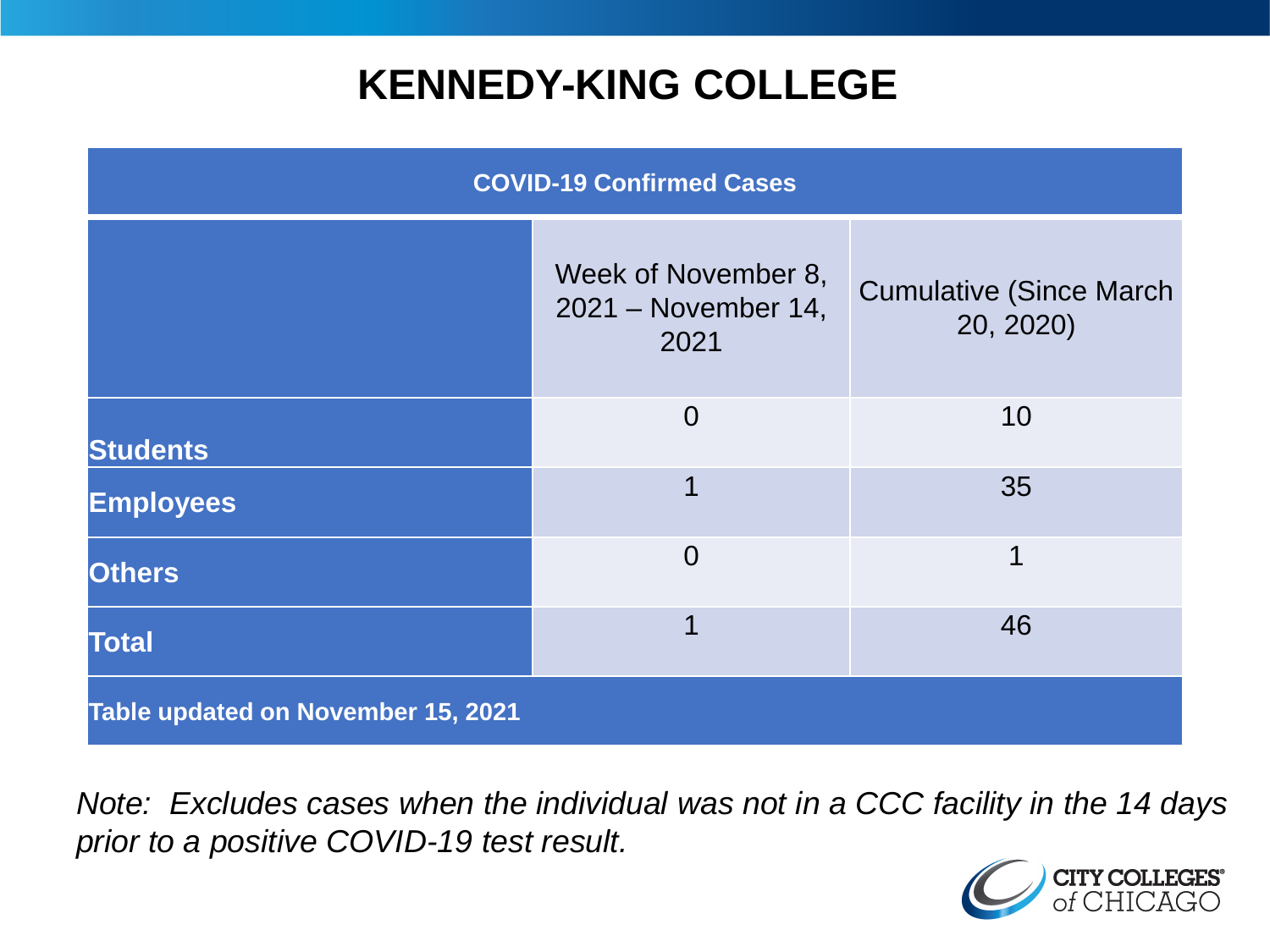# **MALCOLM X COLLEGE**

| <b>COVID-19 Confirmed Cases</b>    |                                                    |                                              |
|------------------------------------|----------------------------------------------------|----------------------------------------------|
|                                    | Week of November 8,<br>2021 – November 14,<br>2021 | <b>Cumulative (Since March)</b><br>20, 2020) |
| <b>Students</b>                    | 1                                                  | 41                                           |
| <b>Employees</b>                   | 1                                                  | 31                                           |
| <b>Others</b>                      | $\overline{0}$                                     | $\overline{2}$                               |
| <b>Total</b>                       | $\overline{2}$                                     | 74                                           |
| Table updated on November 15, 2021 |                                                    |                                              |

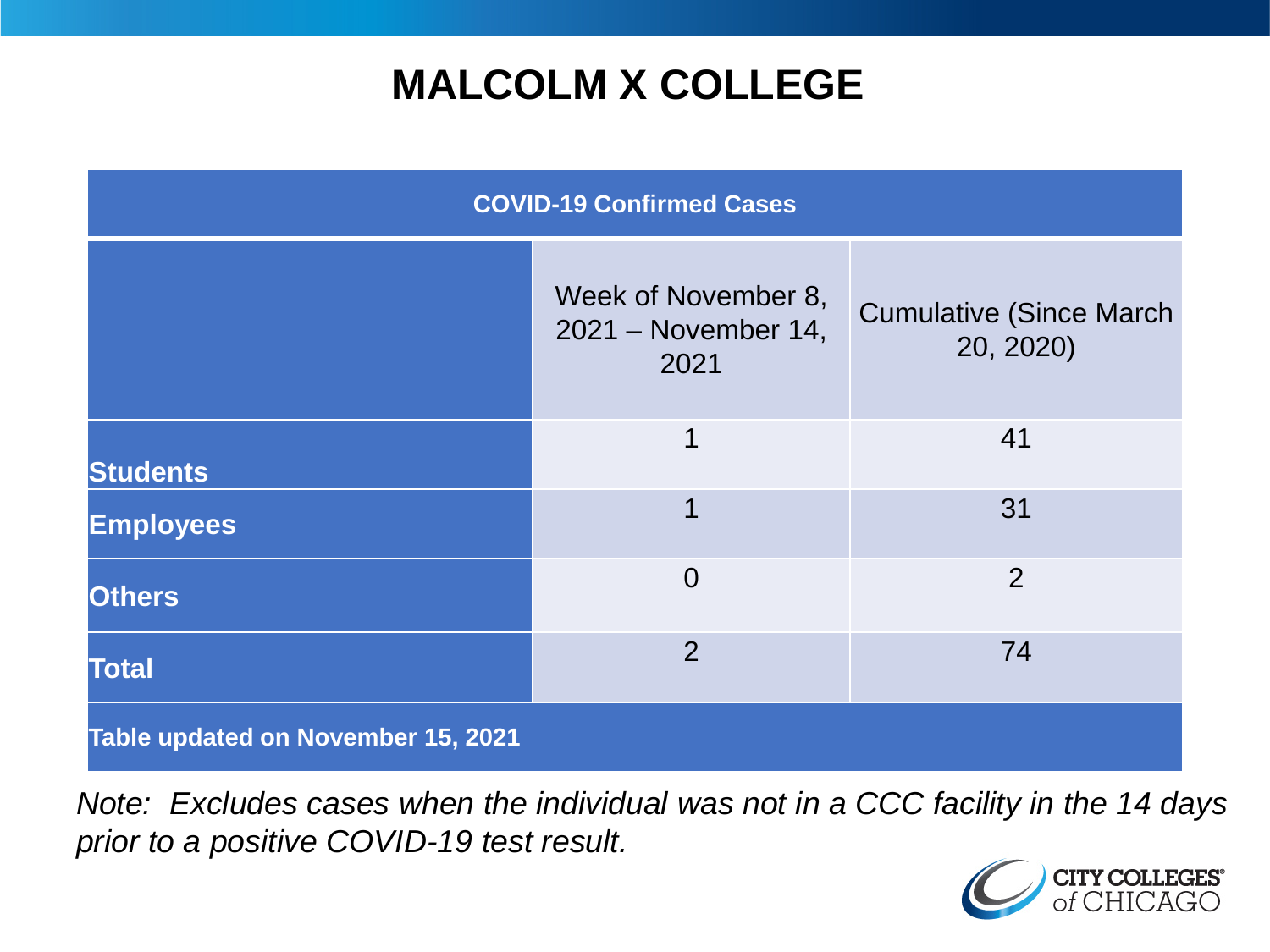# **OLIVE-HARVEY COLLEGE**

| <b>COVID-19 Confirmed Cases</b>    |                                                    |                                              |
|------------------------------------|----------------------------------------------------|----------------------------------------------|
|                                    | Week of November 8,<br>2021 – November 14,<br>2021 | <b>Cumulative (Since March)</b><br>20, 2020) |
| <b>Students</b>                    | $\overline{0}$                                     | 5                                            |
| <b>Employees</b>                   | $\Omega$                                           | 22                                           |
| <b>Others</b>                      | $\overline{0}$                                     | 3                                            |
| <b>Total</b>                       | $\Omega$                                           | 30                                           |
| Table updated on November 15, 2021 |                                                    |                                              |

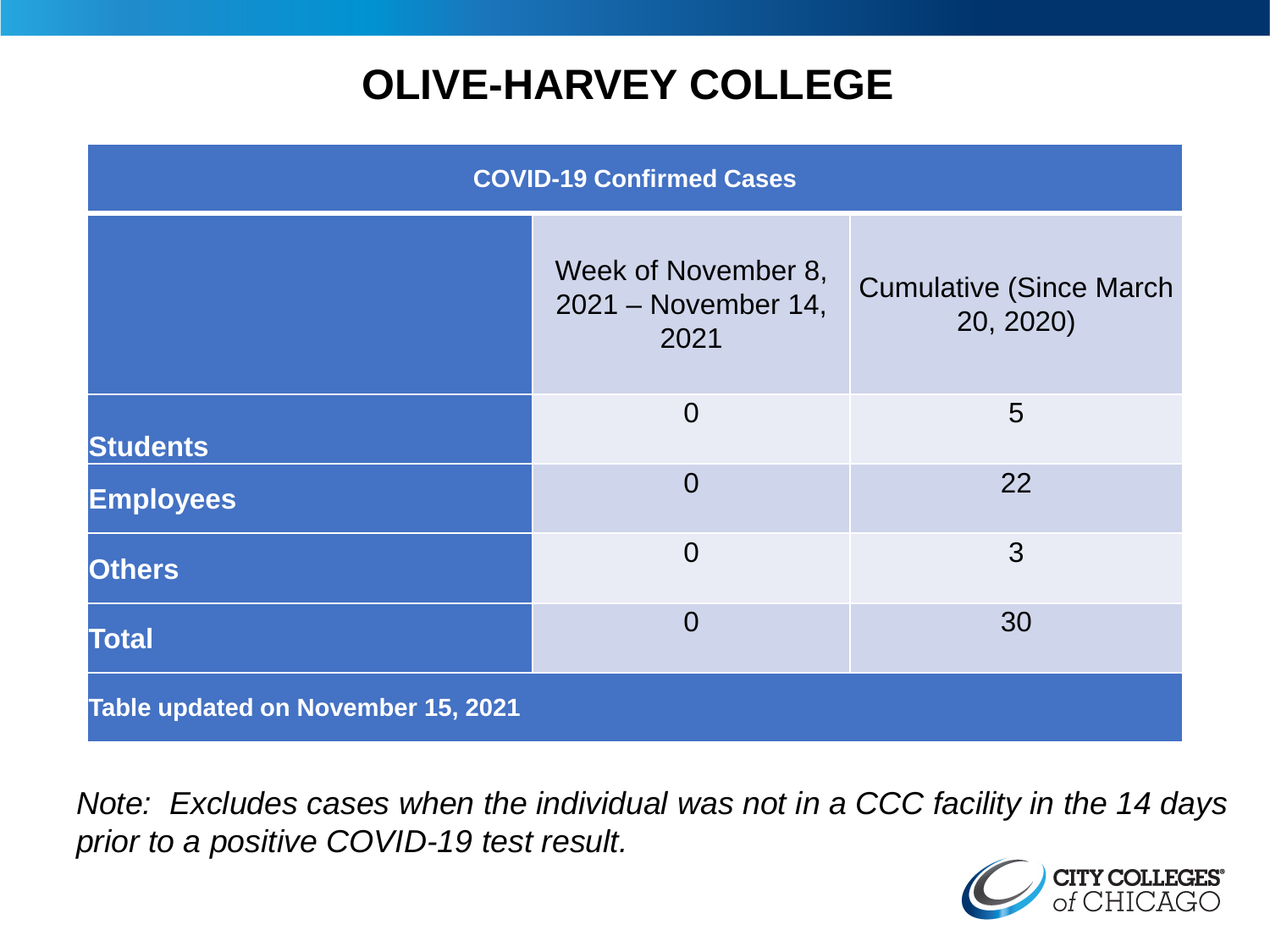# **TRUMAN COLLEGE**

| <b>COVID-19 Confirmed Cases</b>    |                                                    |                                              |
|------------------------------------|----------------------------------------------------|----------------------------------------------|
|                                    | Week of November 8,<br>2021 – November 14,<br>2021 | <b>Cumulative (Since March)</b><br>20, 2020) |
| <b>Students</b>                    | 1                                                  | 10                                           |
| <b>Employees</b>                   | $\overline{0}$                                     | 22                                           |
| <b>Others</b>                      | $\overline{0}$                                     | $\overline{0}$                               |
| <b>Total</b>                       | 1                                                  | 32                                           |
| Table updated on November 15, 2021 |                                                    |                                              |

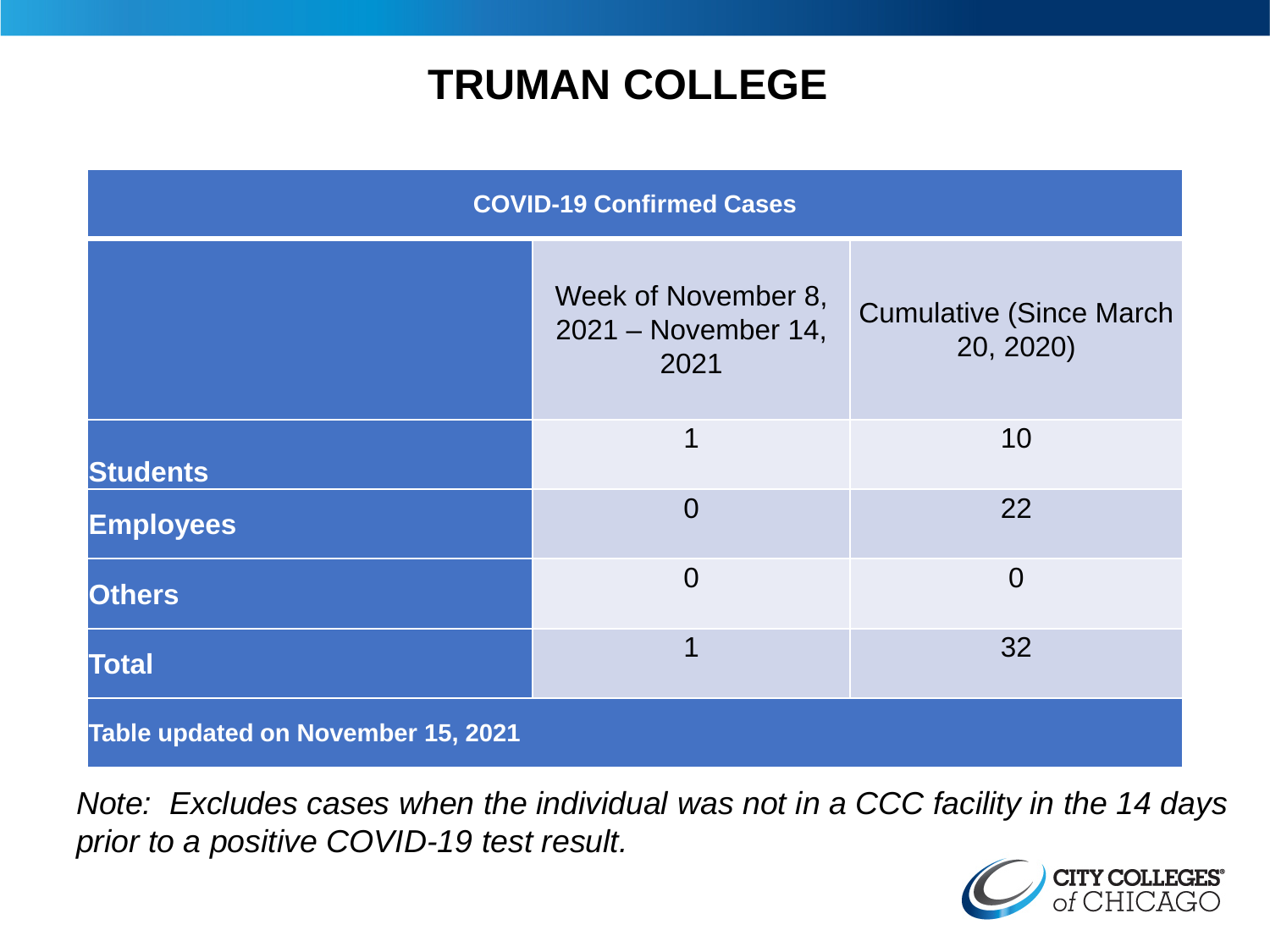# **WRIGHT COLLEGE**

| <b>COVID-19 Confirmed Cases</b>    |                                                    |                                              |
|------------------------------------|----------------------------------------------------|----------------------------------------------|
|                                    | Week of November 8,<br>2021 – November 14,<br>2021 | <b>Cumulative (Since March)</b><br>20, 2020) |
| <b>Students</b>                    | $\overline{2}$                                     | 12                                           |
| <b>Employees</b>                   | $\overline{2}$                                     | 22                                           |
| <b>Others</b>                      | $\overline{0}$                                     | 1                                            |
| <b>Total</b>                       | $\overline{4}$                                     | 35                                           |
| Table updated on November 15, 2021 |                                                    |                                              |